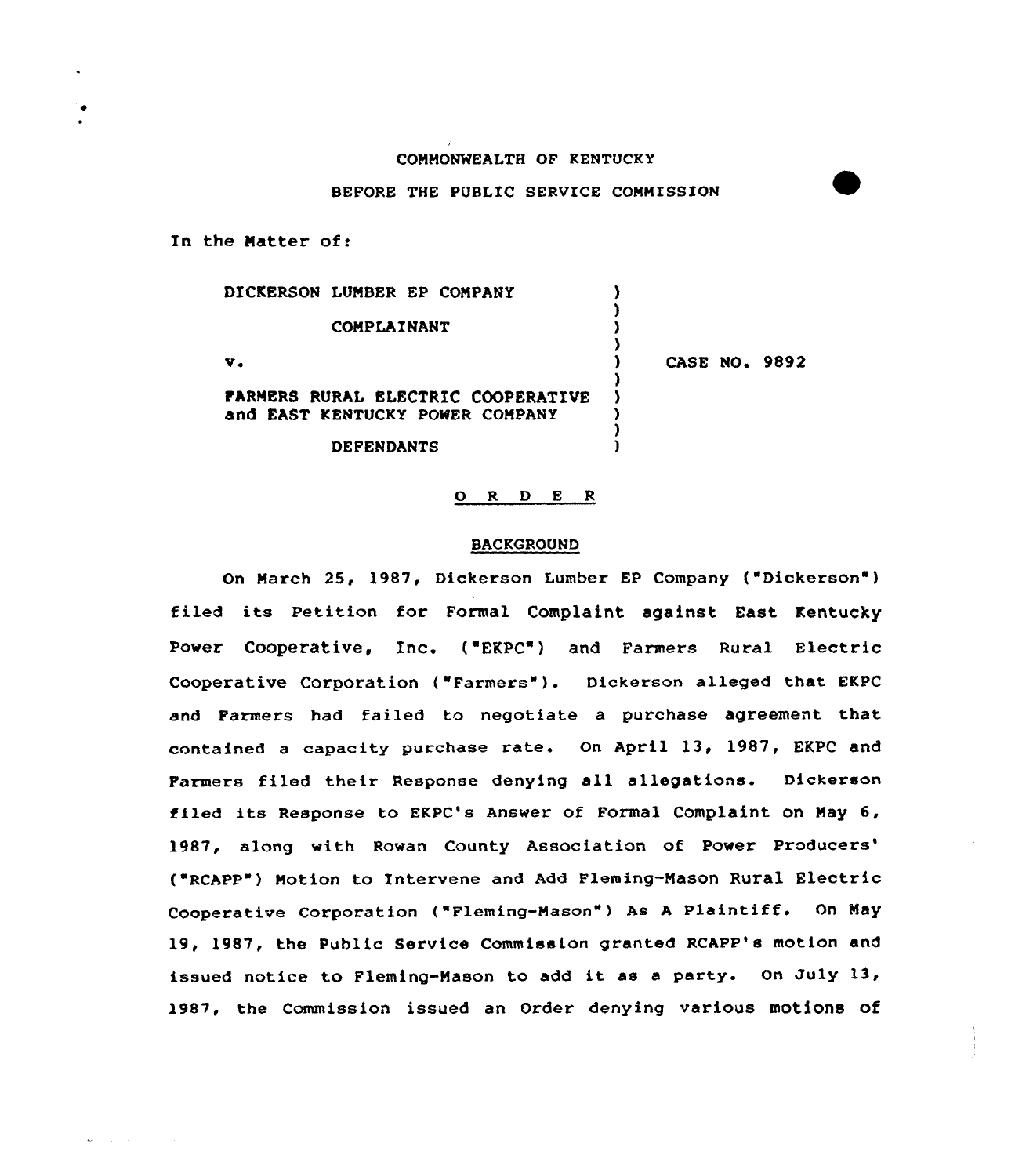EKPC, Farmers, and Fleming-Mason to rescind its May 19, 1987, Order and required EKPC, Farmers, and Fleming-Mason to submit their avoided cost methodology, estimates of avoided capacity costs and avoided energy costs. In addition, the Commission established a procedural schedule for the case.

On October <sup>7</sup> and 8, 1987, the hearing was conducted. Witnesses for the various parties were as follows:

| Hugh Larkin     | Dickerson   |
|-----------------|-------------|
| David Kinloch   | Dickerson   |
| Paul Atchison   | <b>EKPC</b> |
| James Adkins    | <b>EKPC</b> |
| Jackie Browning | Farmers     |
| J. B. Galloway  | Farmers     |

On January 29, 1988, Dickerson petitioned the Commission to admit Mr. Fred [Robert] Lyons' testimony in Case No. 10064, General Rate Adjustments Of Louisville Gas And Electric Company, as evidence in this case. On February 4, 1988, EKPC, Farmers, and Fleming-Mason responded to Dickerson's motion. EKPC, Farmers, and Fleming-Mason argued that the Dickerson motion was untimely. The Commission concurs with EKPC, et al., and will deny Dickerson's motion. All information requested during the hearing has been filed.

### EKPC AVOIDED CAPACITY COST

## Avoided Capacity Cost Methodology

The Commission in its July 13, 1987, Order in this case required EKPC to prepare and file <sup>a</sup> method for determining avoided capacity costs. However, in response to the Commission's Order,

 $-2-$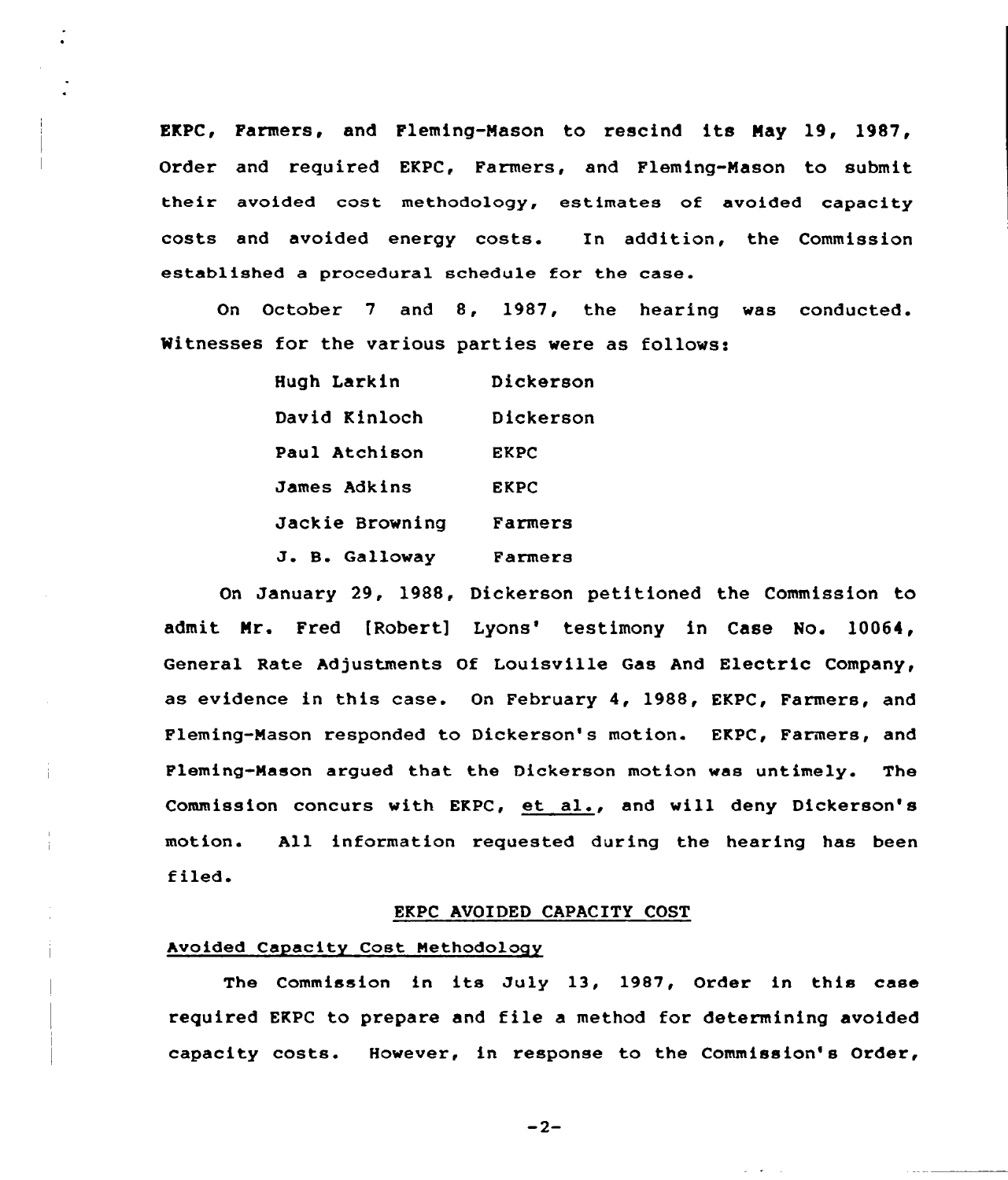both EKPC and Dickerson's witness, Nr. Kinloch, sponsored alternative methods for determining avoided capacity costs. Though the Commission in its Order in Case No. 8566, Setting Rates And Terms And Conditions of purchase of Electric power From small Power Providers And Cogenerators By Regulated Electric Utilities, gave the utilities great latitude in how they determined avoided capacity, the Commission did not preclude intervenors from sponsoring alternative methods for estimating avoided capacity costs. Therefore, the Commission wil'onsider both EKPC's and Dickerson's proposed avoided capacity cost methodologies.

EKPC proposed to adopt an avoided cost methodology based on the deferral for one year of its most economic capacity supply plan from the July Power Supply Study. The one year deferral of the 20-year expansion plan was selected because ". . . EKPC's winter peak demand is much higher than the demand for the remainder of the year,<sup>"1</sup> therefore, deferral for less than one year would be without value to EKPC. The methodology determines the value of deferring capacity by comparing the total present worth of annual cost for its proposed expansion plan with the present worth of annual costs after all capacity is deferred for one year. EKPC then applied a carrying cost factor (addressed later in this Order) to determine the levelized 1987 present value of the deferral for a 20-year contract period. The resulting

 $-3-$ 

 $1$  Atchison Prefiled Testimony, p. 6.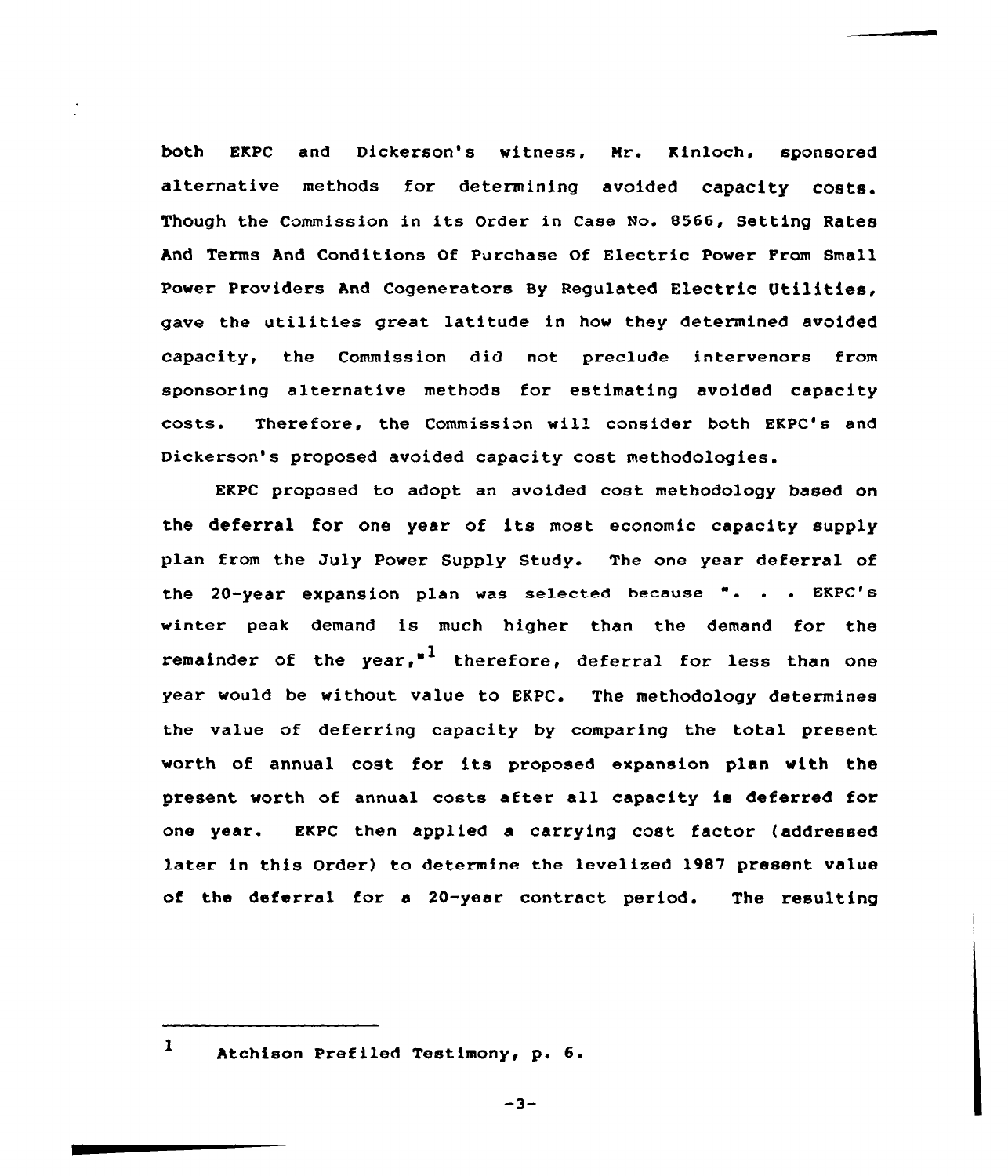calculation provides the fixed contract purchase rate a Qualifying Facility ("QF") would receive each year when capacity was provided for the 20-year contract period.

Dickerson proposed an alternative methodology for determining EKPC's avoided capacity costs. It is based on <sup>a</sup> methodology developed in Michigan for Consumers Power Corporation.<sup>2</sup> The methodology requires EKPC to identify the next plant in its capacity supply plan in which capacity costs can be avoided by cancellation, deferral, or downsizing. The avoided capacity cost of that plant is determined by taking the difference in the estimated total cost of the plant at completion less the current investment in the identified plant. The resulting incremental costs are then deflated, using the escalation rates provided by Stanley Consultants in EKPC's Power Supply Study, to derive total avoidable capacity costs in 1987. To determine the per KW avoided capacity cost, the 1987 total avoided capacity costs are divided by the net plant capacity of the plant.

Both parties made extensive comments both during cross-examination and in their briefs concerning the alternative methodologies proposed by the opposing party. Dickerson contends that EKPC's avoided capacity costs are not tied to any particular plant and are, thus, in conflict with the Commission's Order in Case No. 8566. Specifically, Dickerson argues that by not selecting a particular plant, the avoided energy costs associated with deferral or downsizing cannot be properly matched with the

<sup>2</sup> Kinloch Prefiled Testimony, p. 4.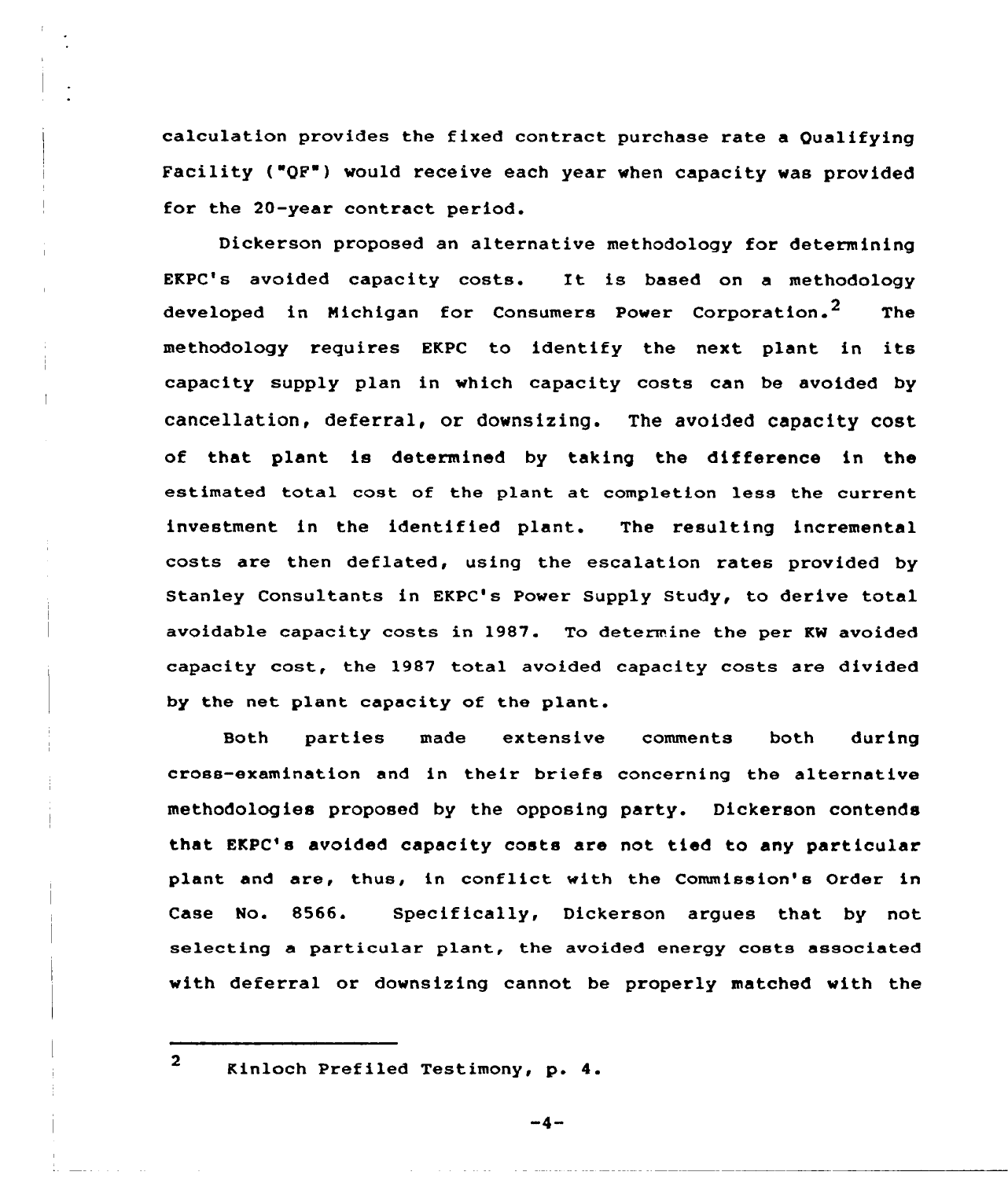capacity-related payment. In addition< Dickerson argues that the present worth analysis presented by EKPC will result in avoided capacity costs that will be lower than the actual costs the utility would use to add new capacity. According to Dickerson, "The OF, under this methodology would be penalized because utilities have long lead times for the plants they build."3

EKPC contends that Dickerson's methodology is based upon questionable assumptions and manipulation of data. EKPC argues that partially canstructed plants such as the Smith Station may not result in NM for HM east saving when plant downsizing occurs. Thus, Dickerson's proposed methodology may result in an over-estimation of avoided capacity costs. Xn addition, EKPC contends that Dickerson's methodology fails to take into account the present value of money in its calculation of EKPC's avoided capacity costs.

The Commission in reviewing the proposed avoided capacity costs methadalagies continues to use the same standard as it expressed in Case No. 8566, ". . . that if a method properly reflects the savings from changes in system planning conditionS and is reproducible by other interested parties, then it is acceptable for current use."<sup>4</sup>

In reviewing the proposed methodology of Dickerson, the commission does have some serious reservation concerning the unit selection and its applicability in determining EKPC's avoided

 $-5-$ 

<sup>3</sup> Dickerson Brief, p. 42.

<sup>4</sup> Final Order, Case No. 8566, p. 5.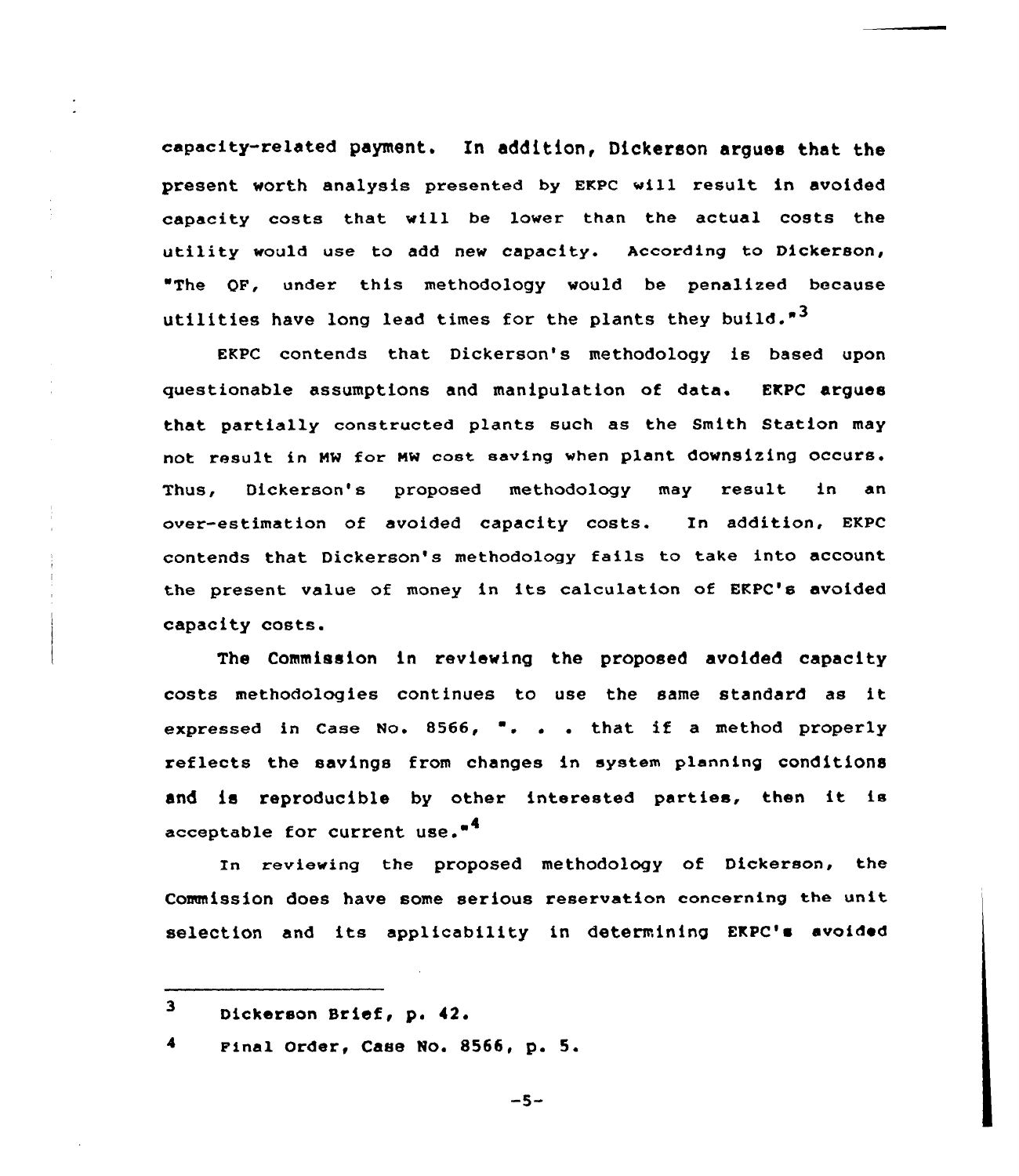capacity cost. Nr. Kinlach contended that the appropriate unit to use in the Dickerson methodology is the Smith Station or its successor coal base unit currently scheduled for 2003.<sup>5</sup> However. EKPC's current power supply plan indicates that its least cost capacity supply option is a combustion turbine ("CT") in 1995. Thus, a major concern with the methodology is illustrated in this case by the problem of determining what is the appropriate unit to select. The selectian of a base load coal fired unit would have a higher avoided capacity cost than a CT. The problem is further exacerbated if the Commissian designated the CT as the proxy unit and yet the QF unit is actually dispatched as a base load unit. The QF unit would operate for longer hours than the CT it replaced; therefore, EKPC and its customers would pay energy related payments to the QF that would exceed their actual avoided energy costs. <sup>A</sup> second major concern with the application of the proxy unit method proposed by Dickerson is the failure to apply present value analysis to the avoided capacity costs resulting from the deferral, downsizing, ar cancellation of the proxy unit. EKPC, Farmers, Fleming-Nason, and their customers would be unwilling to pay today's prices for capacity that will not be needed until 1995. The Commission is of the opinion that the adoption of Dickerson's methodolagy would result in rates that exceed EKPC's avoided capacity casts and would violate its regulation 807 KAR 5:054, Section 7(4) on purchase of QP capacity. Therefore, the Commission will reject Dickerson's proposed

<sup>5</sup> Kinloch Supplemental Testimony, p. 6.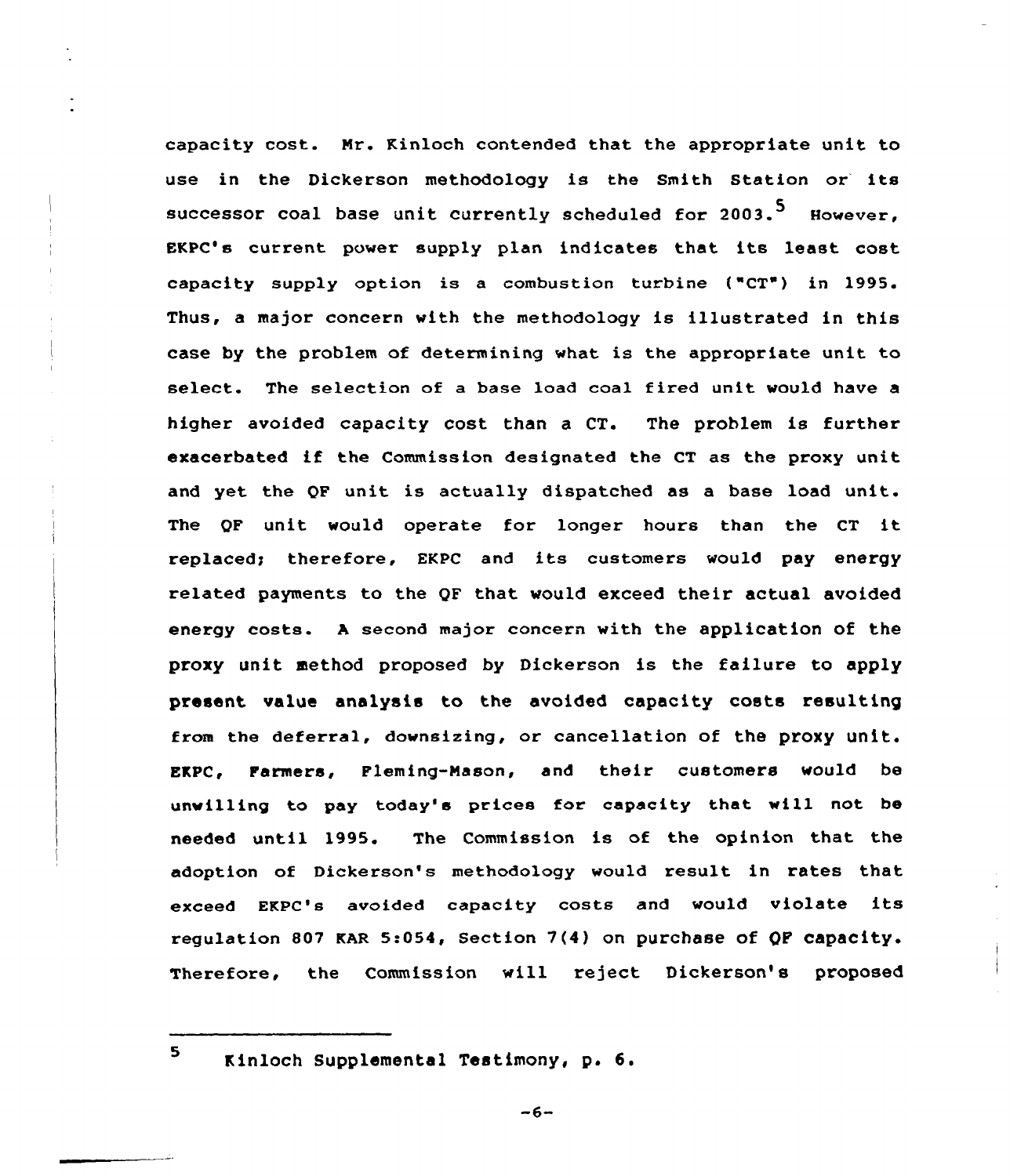methodology. Furthermore, the Commission will reject proposed capacity purchase rates based on Dickerson's methodology.

In this proceeding, EKPC has proposed to use its own system planning criteria in determining its avoided capacity costs. First, EKPC assumes sufficient OF capacity to meet its load growth for one year. Then the method compares the present value of the costs of its adopted 20-year capacity plan with the present value of the costs of a 20-year capacity supply plan deferred one year due to QF purchases. The resulting differential represents the avoided capacity costs for EKPC resulting from the QF purchases. The Commission is of the opinion that the methodology is consistent with its Order in Case No. <sup>8566</sup> and it does properly reflect the savings resulting from QF purchases. Therefore, the Commission will adopt EKPC's proposed avoided capacity cost methodology.

# EKPC's Avoided Capacity Purchase Rate

In Case No. 8566 the Commission expressed the opinions

There are unique conditions on <sup>a</sup> utility's system which may obviate the necessity for capacity payments. If a utility demonstrates to the Commission's satisfaction that it simultaneously faces insignif icant load growth, excess capacity, minimum off-system sales and is neither planning nor constructing capacity within its 10-year planning horizon then the utility cannot avoid capacity related costs at that time so <sup>a</sup> capacity payment would not be justified. However, the Commission emphasizes<br>that it would be contradictory for utilities to argue<br>for zero avoided capacity costs while proceeding to plan<br>for or construct generating facilities. The burden is for or construct generating facilities. The burden is<br>on the utility to demonstrate zero avoided capacity<br>costs.

<sup>6</sup> Final Order, Case No. 8566, p. 6.

 $-7-$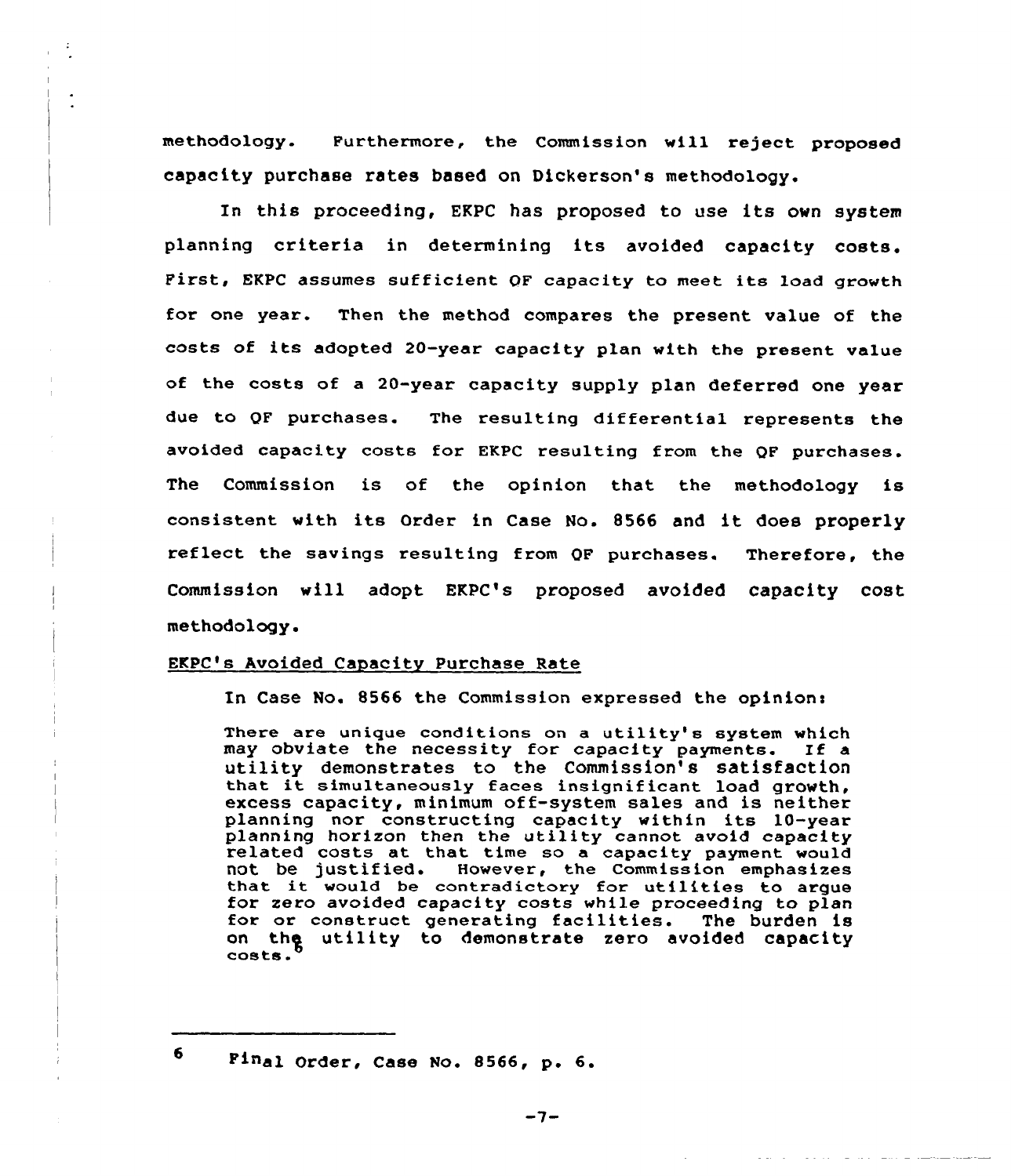In this case, Dickerson Lumber has requested that Farmers RECC and BKPC negotiate a capacity purchase rate. Dickerson alleges that EKpc has failed to demonstrate zero avoided capacity costs because it is planning to construct <sup>a</sup> plant within the 10-year planning horizon as described by the Commission in its Order. In response, SKPC contends that the Commission established <sup>a</sup> standard in its Order in Case No. 8566. ". . . that capacity payments [to QFs) are appropriate in most circumstances if the QF meets the reliability and dispatchability criteria which <sup>a</sup> utility would use for its own generation plant.<sup>"7</sup> Considerable concern was expressed by both parties concerning the interpretation of the Commission's Order.

EKPC argues that the Commission intended to establish a threshold standard where a QF is required to meet the same reliability and dispatchability criteria <sup>a</sup> utility uses with its own plants. If the QF cannot meet these standards, then the QF would not be eligible for capacity purchase rates, plus it could not enter into <sup>a</sup> legally enforceable obligation with the utility. Nr. Atchison in his testimony stated, The contract would have to commit the QF to meeting our reliability standards of 75% overall, and 85% excluding scheduled maintenance, and the capacity provided would have to meet such loads at any time of day."<sup>8</sup> EKPC contended that Dickerson had not demonstrated either the

8 Atchison Prefiled Testimony, p. 3.

فستستعد فستحدث والمداري والمحارب

 $-8-$ 

 $7$  Ibid., p. 4 and 5.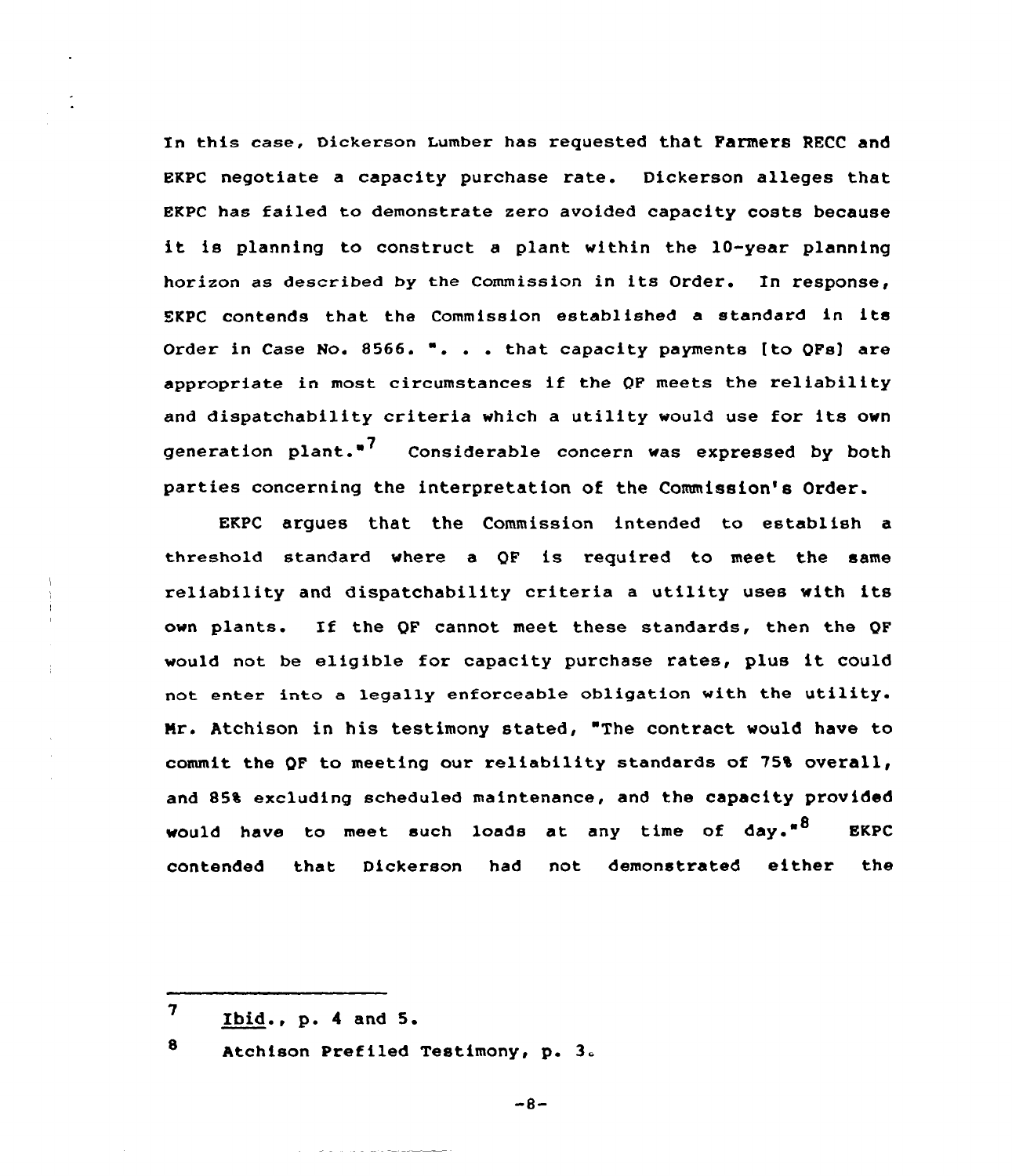reliability or dispatchability requirements set forth in the commission order and, thus, was not eligible for capacity-related payments.

Dickerson witness, Mr. Kinloch did not concur with EKPC's position or interpretation of the Commission's Order. Mr. Kinloch contended that the Commission's Order was "subject to interpretation"<sup>9</sup> and if it was interpreted as requiring an "all or nothing $^{\text{\texttt{a}} 10}$  standard, it was inconsistent with PURPA. As an example, he pointed out that photovoltaics have "a low capacity factor since they don't generate at night" but ". . . are almost always available during summer peaks. $"^{11}$  He further indicated that adopting a threshold standard for OF qualification for payments would have the potential to generate a large number of disputes because both the QF and utility plant capacity factors will vary over time.

As an alternative to the threshold method, Mr. Kinloch proposed that the Commission adopt a "proportional" capacity payment method. The proposal would classify OF capacity into five categories: peak capacity, dispatchable base load capacity, non-dispatchable base load capacity, partially dispatchable base load capacity, and as-available non-firm capacity. Under the

11 Ibid., p. 20.

 $-9-$ 

 $\mathbf{9}$ Transcript of Evidence ("T.E."), October 7, 1987, Volume I, p. 86.

<sup>10</sup> Kinloch Prefiled Testiimony, pps. 20, 21.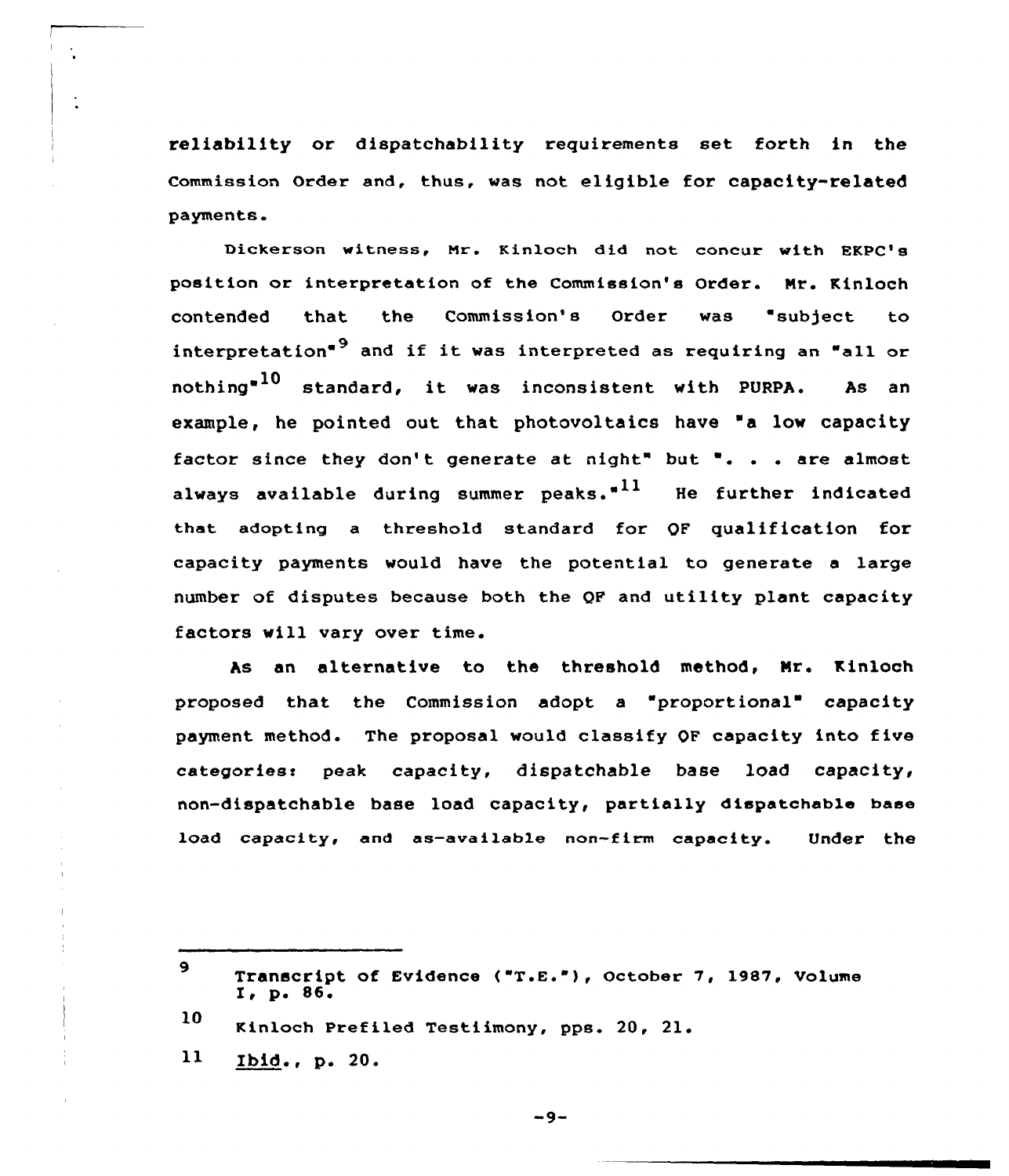proposal, both peak capacity and dispatchable base load would receive full capacity payments while non-dispatchable base load would receive a capacity payment based on the ratio of the capacity factor of the QF and the plant it is deferring. Finally, the partially dispatchable base load capacity would receive full capacity credit during dispatch and proportional capacity payment during periods it was not dispatched. As available power would not receive a capacity-related payment under Nr. Kinloch's proposal.

The Commission in its Order in Case No. 8566 attempted to establish conditions under which utilities would offer capacity-related payments to QFs. In stating that capacity payments were appropriate when a QF meets the reliability and dispatchability criteria which a utility would use for its own generation plant the Commission did not intend to imply that unless a QP met the aggregate supply conditions of the utility, the QF did not qualify for capacity payments. The Commission is fully aware that capacity factors of EKPC generation plants, as well as other utilities, do vary over the years and, even for <sup>a</sup> specific year, some generation units' capacity factors will exceed the company average while others do not. Furthermore, the Commission does concur with Mr. Kinloch that if it established such a standard it would be in conflict with both PURPA and its own regulations. For example, if reliability and dispatchability standards were required for capacity purchase payments it wou1d be impossible for QFs under 100 kw capacity to qualify for capacity payments since it is highly unlikely that EKPC would want to

 $\mathbb{L}$ 

 $-10-$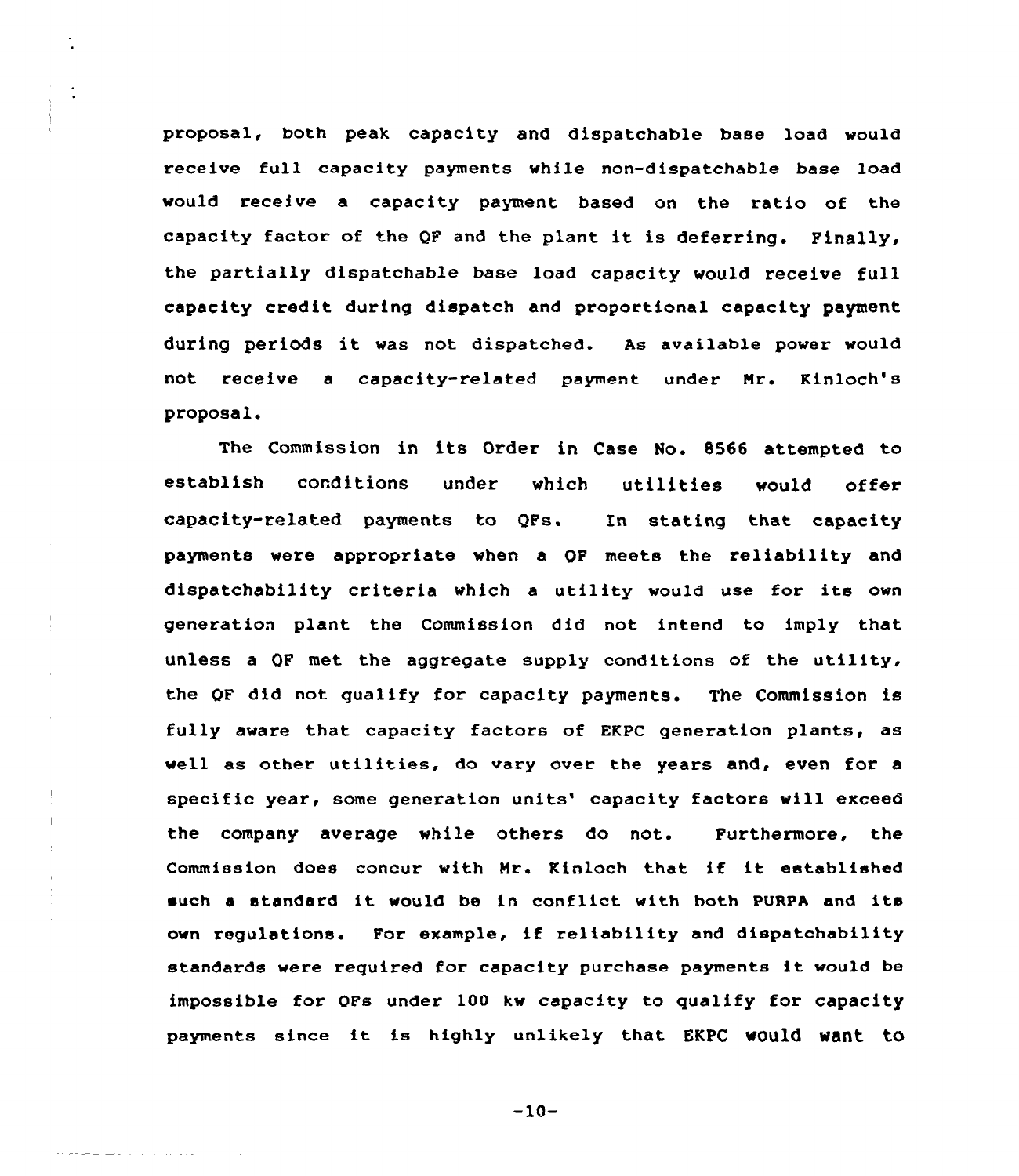dispatch them. However, the Commission's regulation, 807 KAR 5:054, section 7(2)(b), explicitly states, "The capacity component shall be based on the supply characteristics of the qualifying facilities, and the aggregate capacity value of all 100 kilowatts or less facilities which supply power on <sup>a</sup> legally enforceable basis." Thus, the Commission did fully anticipate some capacity value for most QFs irrespective of whether they met the utility average reliability criteria or not.

EKPC contends that it would not avoid capacity costs from purchases of power from Dickerson and RCAPP. Nr. Atchison stated, ERPC believes that capacity costs can only be avoided if it is assumed that an aggregate amount of QF capacity equal to approximately one year of load growth is available. $n^{12}$  EKPC estimates that one year of 1oad growth will average approximately 60 MW of capacity including 20 percent reserve capacity.<sup>13</sup> EKPC argues that since Dickerson and RCAPP cannot offer sufficient capacity to defer EKPC's power supply plan for one year, then, to grant a capacity payment to them would violate the requirements of PURPA. EKPC contends that there will be no savings from the QF purchase. Therefore, EKPC recommends that the Commission deny Dickerson's and RCAPP's request for an avoided cost capacity payment.

 $\sim 10^{-10}$  m

 $-11-$ 

<sup>12</sup> Atchison Prefiled Testimony, p. 4.

<sup>13</sup> Ibid., p. <sup>4</sup>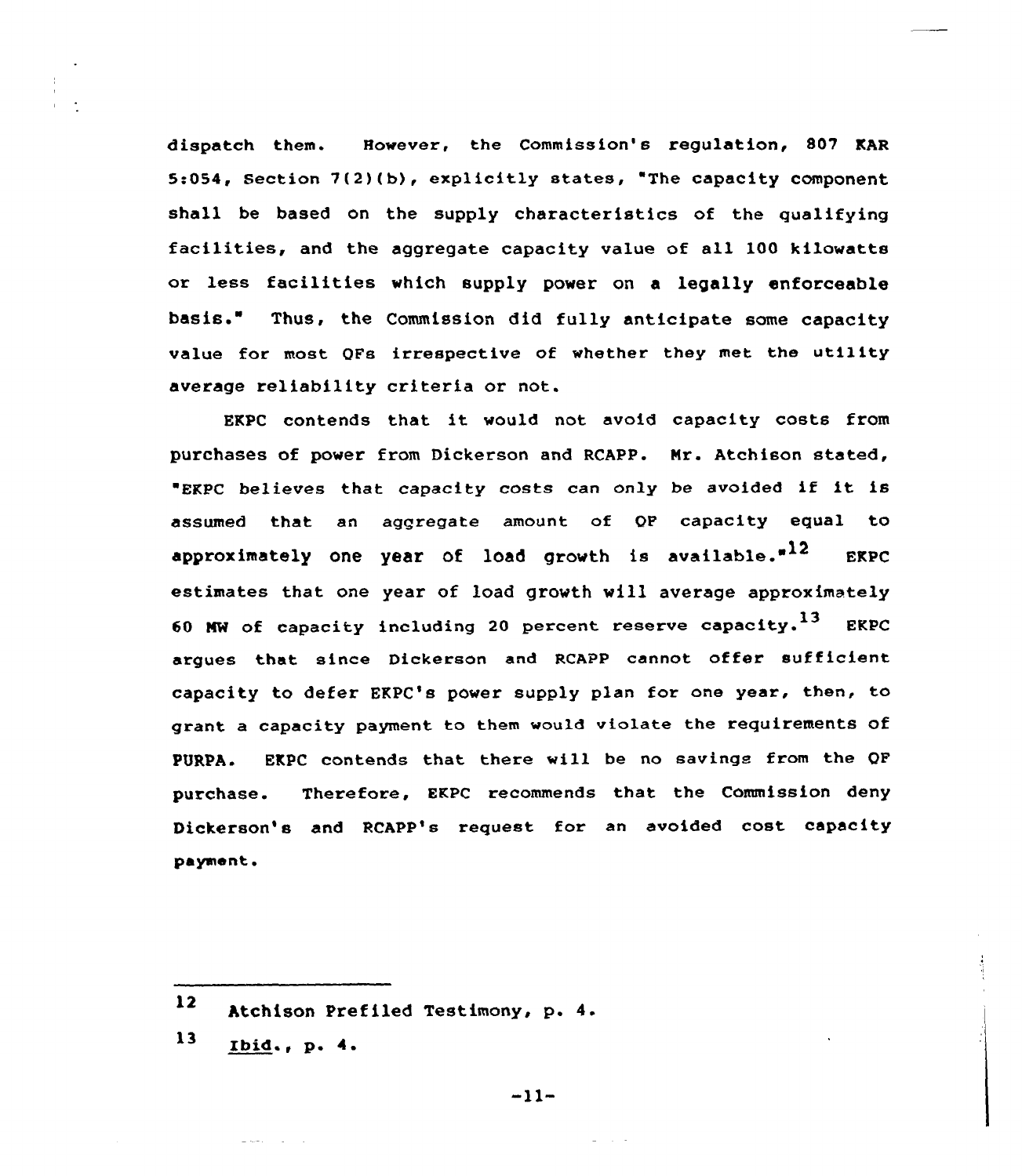Dickerson contends that the determination of whether a QP should receive a capacity payment is dependent on  $"$ . . . whether or not the QF is selling power under a legally enforceable contract." Mr. Kinloch argues that the "FERC Regulation 292.304(e)(2), [807 KAR 5:054] outlines seven major areas that affect the rate of purchase and must be included in any legally enforceable QF contract to make that contract consistent with  $PURPA.$  $A^{14}$  Dickerson's position is that as long as capacity costs are avoidable and the QF is willing to enter into a legally enforceable contract, then it is appropriate for the QP to receive avoided capacity payments.

The Commission in Case No. 8566 expressed its reservations with the position adopted in this case by EKPC concerning when capacity purchase payments should be made to QFs. The Order stated:

The Commission is fully aware that the development of cogeneration and small power production in Kentucky is in a "Catch 22" situation and any decision made to encourage its development through capacity purchase payments will have certain risks attached to it. On the<br>one hand, KU and other utilities arque that without sufficient reliable OF power secured by a contract, the utility cannot avoid construction of generating capacity. the utility proceeds assumptions it runs the risk that all of the OF capacity which is under contract will be rendered excess when <sup>a</sup> generating plant comes on line. On the other hand, however, without an avoided capacity payment, QFs in Kentucky cannot meet financial feasibility requirements

l4 Kinloch Prefiled Testimony, p. 7.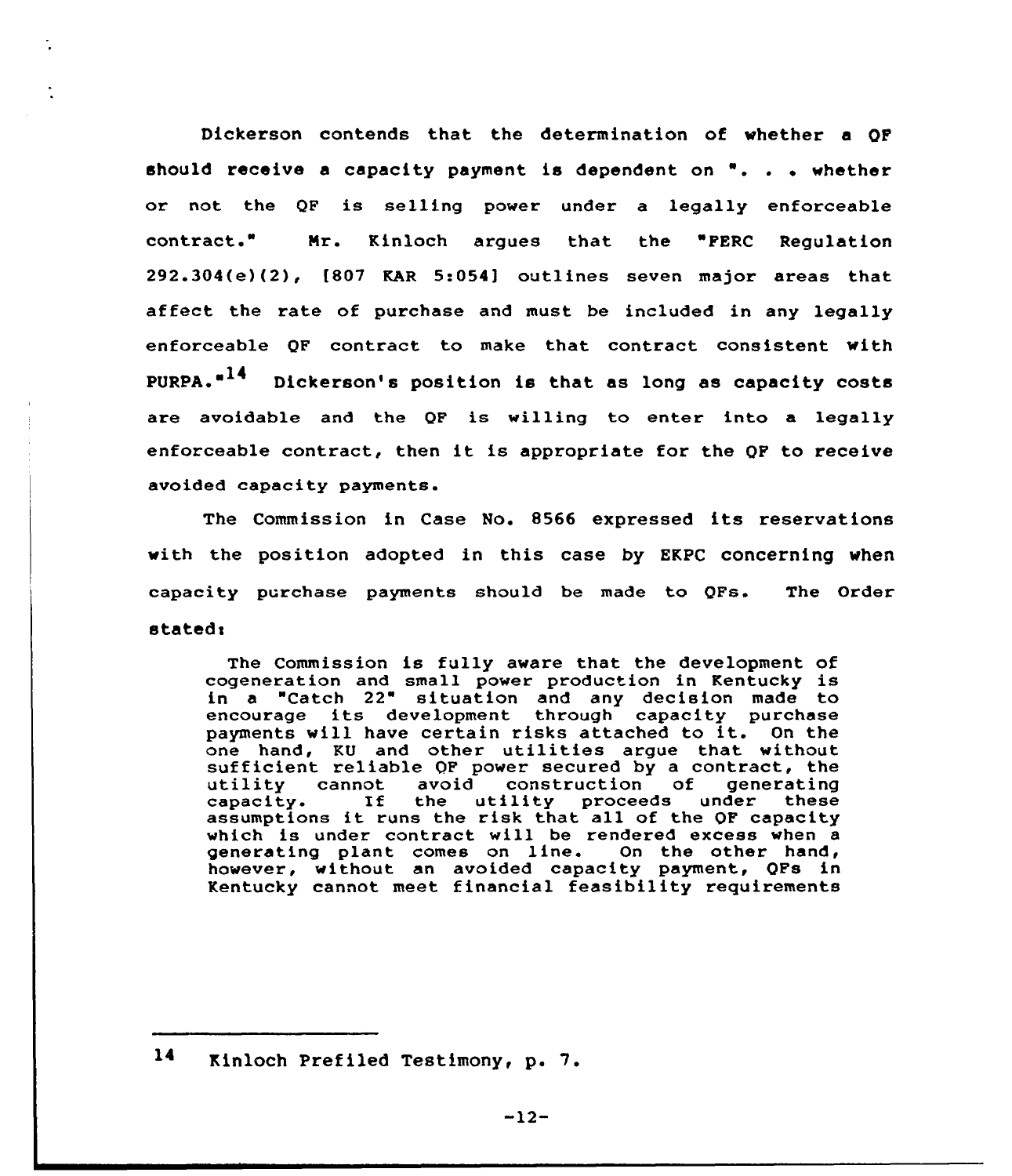of the investment community, the net result of which<br>will be the failure to develop OF power. The Commission is of the opinion that opportunities offered to the utilities to delay, cancel or downsize expensive and large new capacity additions by the development of this technology more than offset the risk associated with its development.

In this proceeding approximately ll MW of potential QF capacity has been offered. In addition, EKPC has identified approximately 20 other potential cogenerators in their service territory. Finally, in EKPC's Power Supply Study their consultants stated, Using very generous criteria about SO NW of potential was identified. Less than 50% of that potential might prove economical. $16$  The Commission is of the opinion that EKPC has failed to demonstrate its contention that there isn't sufficient QF capacity in its territory to provide capacity to offset its load growth for one year. It is the responsibility of EKPC to demonstrate through its own study that OF capacity is not available and not the responsibility of each QF to demonstrate. Therefore, EKPC should file an avoided capacity cost purchase rate based on the methodology adopted in this proceeding. Furthermore, if EKPC does contend in future proceedings that inadequate OF capacity is available to offset annual load growth, then it should survey potential QF ( both cogenerators and small power producers) and affirmatively demonstrate that under the prevailing and pro)ected avoided capacity cost purchase rates that oFs would be unwilling to provide capacity. The Commission will consider this

l6 <sup>1987</sup> Power Supply Study, p. III-12.

 $-13-$ 

<sup>15</sup> Final Order Case No. 8566, p. 12.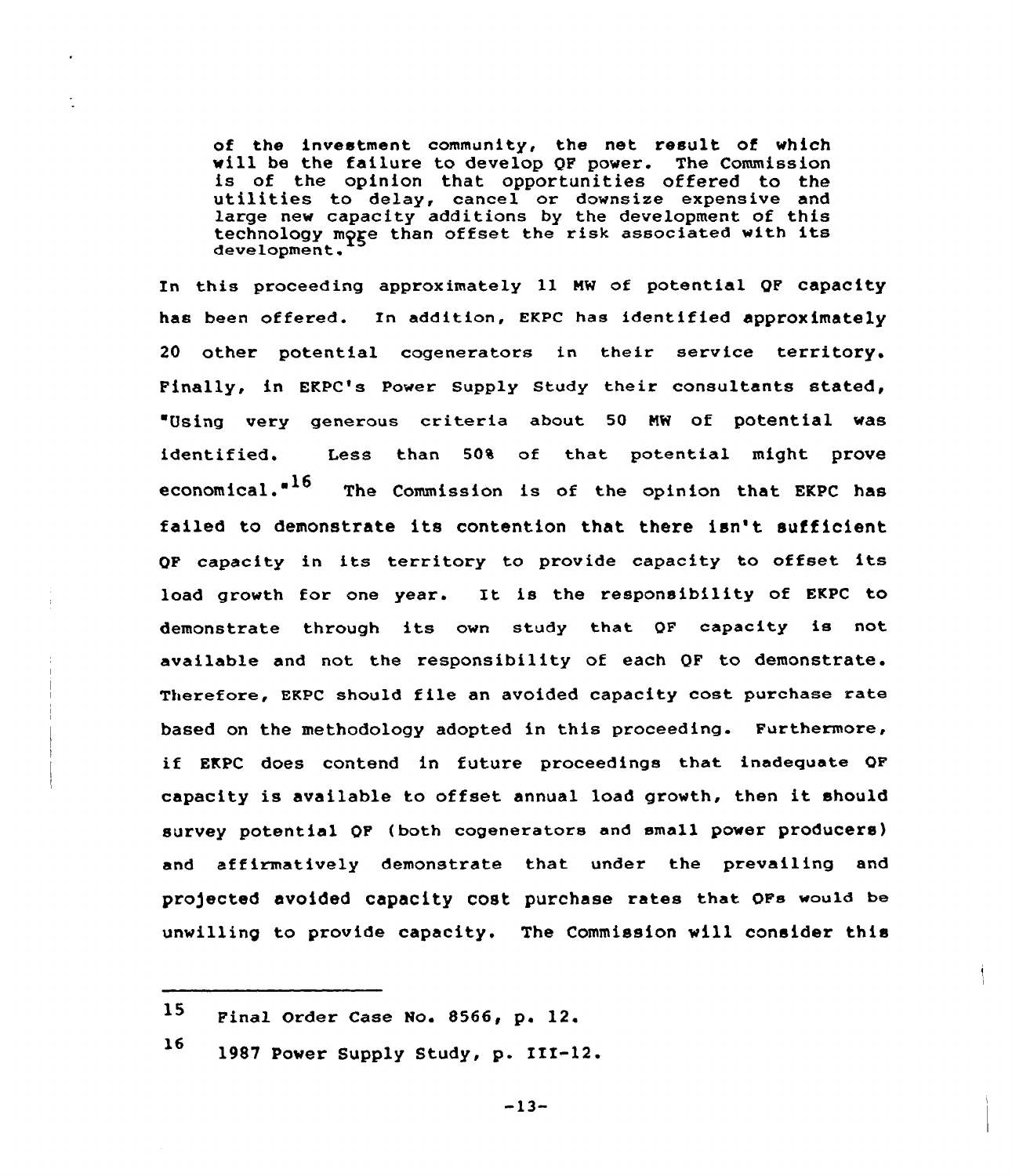evidence, in conjunction with other EKPC projects which are designed to defer plant capacity, to determine whether avoided cost capacity purchase rates should be offered.

The Commission is of the opinion that the proportional capacity approach proposed by Dickerson should serve as the basis for negotiating both the RCAPP and Dickerson's contract capacity and capacity purchase rate. Dickerson and/or RCAPP will be required to certify in its contract with Farmers and EKPC that its generator will be available and operating during EKPC's winter peak season. Furthermore, the contract must extend for a 20-year duration and contain a penalty for early termination. RCAPP and Dickerson during the winter peak period would be required to maintain a forced outage rate no worse than EKPC's system average forced outage rate. To the extent that the forced outage of RCAPP and Dickerson in the aggregate exceeds or is less than the system average, the Commission will require EKpc, Farmers, and Fleming-Nason to consider these factors in determining payments in the contract. Since both RCAPP and Dickerson have expressed willingness to be dispatched by EKPC, the Commission will require EKPC to determine if it is feasible to dispatch these units. To the extent that it isn't feasible, the Commission will not require dispatch; however, this will not serve as a basis for denying avoided cost capacity purchase rates.

The Commission, in this proceeding, does not have the information to design and/or order a specific purchase contract. for Dickerson and RCAPP. The Commission does intend to give guidelines in those areas that are in dispute. These guidelines

 $-14-$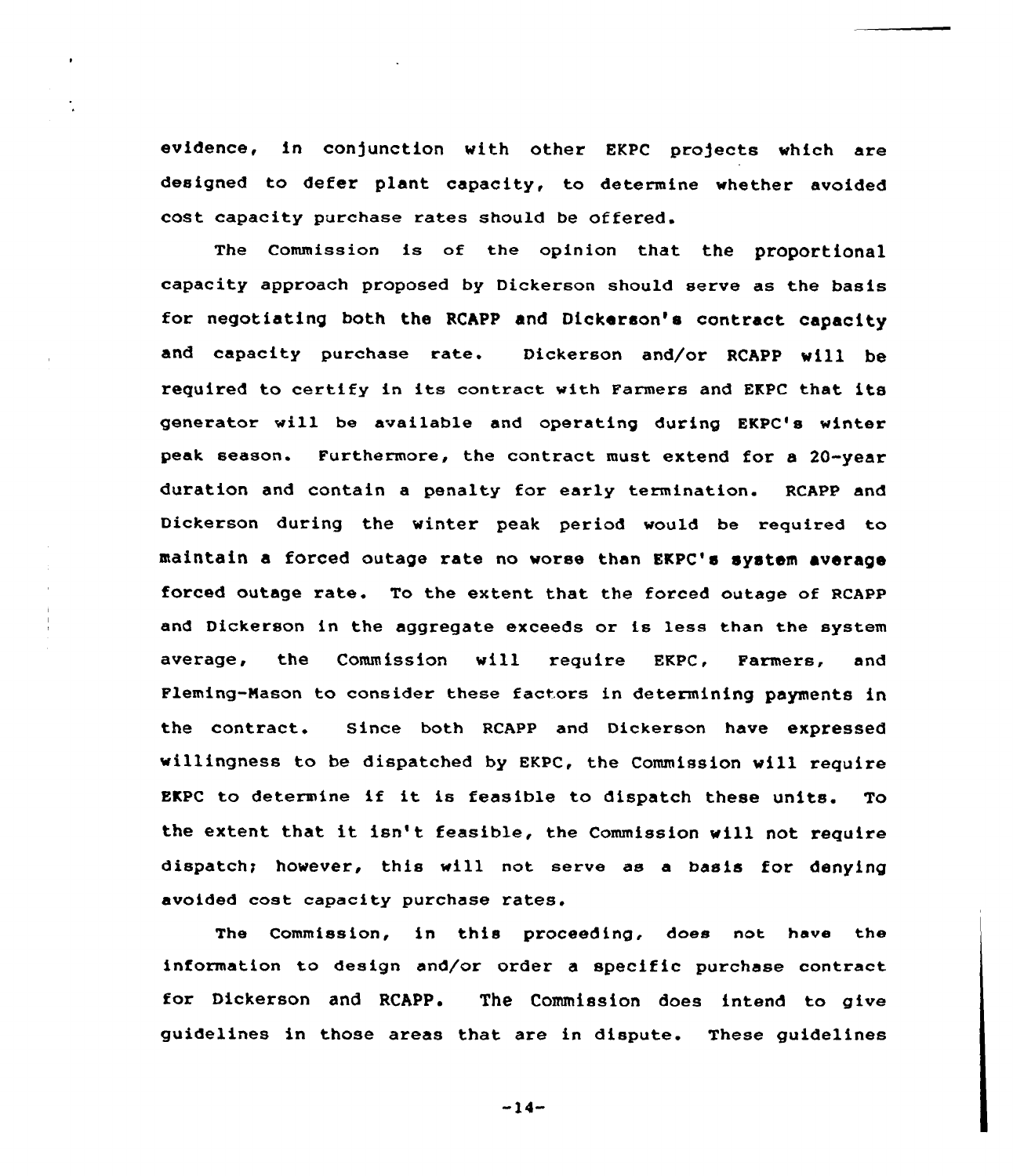should provide a basis for settlement between the parties. Furthermore, the Commission is willing to offer the Commission Staff's assistance in the negotiations between the parties.

#### AVOIDED ENERGY COSTS

EKPC has proposed to decrease its avoided energy cost purchase rate to reflect the lower fuel costs incurred since their last filing in 1983. Mr. Atchison stated, "[T]o determine avoided energy costs, EKPC reduced its native load by <sup>50</sup> NM for each year. The incremental savings or avoided energy costs was then determined by taking the difference in the variable production costs between the base case and the modified case dividing by the energy removed from the system. $n^{17}$ EKPC estimated their ". . . avoided energy costs for 1988 through 1992 to be 1.197, 1.288, 1.373, 1.493 and 1.608 cents/kwh, respectively.<sup> $18$ </sup>

Dickerson objected to EKPC's marginal costs contending that "The methodology used by EKP[C] generates avoided energy costs that are unrealistically low."<sup>19</sup> Mr. Kinloch stated, "Thus 97.6% of the time EKP[C] claims the hourly system lambdas were cheaper than the variable costs from their che[a]pest plant."<sup>20</sup> In

 $\ddot{\cdot}$ 

 $17$ Atchison Prefiled Testimony, p. 8 and 9.

<sup>18</sup> Ibid., p. 8.

<sup>19</sup> Kinloch Prefiled Testimony, p. 30.<br>20 <u>Ibid</u>., p. 32.<br>-15-

<sup>20</sup>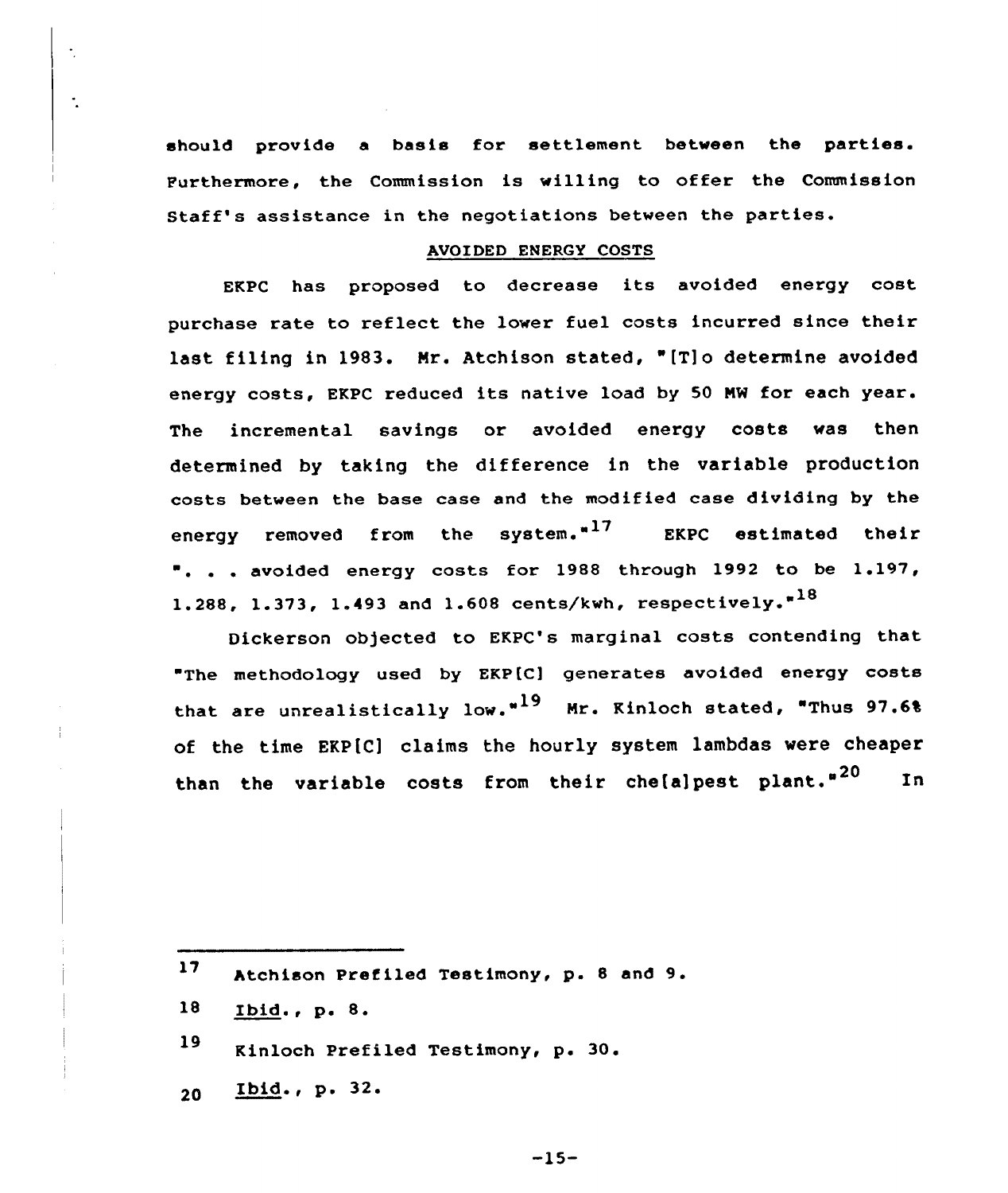addition to EKPC's internal production in 1986, EKP[C] purchased 1,225,715 NWH from Public Service Indiana ( PSI"). As an alternative to EKPC's avaided energy costs, Nr. Kinloch proposed that the Commission adopt an avoided energy cost equal to 17.3986 mills/kwh. $^{21}$  the price paid to PSI for off-system purchases.

The Commission, in its regulation 807 KAR 5:054, Section 5(2)(a), stated The avoided [energy] costs shall be stated on a cents per kilawatt-hour basis during daily, seasonal peak and off-peak periods, by year, for the current calendar year and each of the next (5) years." The Commission in adopting the regulation anticipated that utilities would use their estimated avoided energy projected for <sup>5</sup> years in the future. The Commission fully realizes that energy transactions such as the PSI purchase by EKPC will not be reflected in avoided energy costs estimates because of unanticipated off-system purchases. It is the opinion of the Commission that EKPC's use of the EGEAS costing model is appropriate and provides reasonable estimates of its avoided energy costs. Therefore, the Commissian will reject Dickerson's proposed avoided energy costs and will adopt EKPC's avoided energy costs as proposed. Furthermore, the Commission will require Parmers and Fleming-Nasan to file tariffs within 30 days of the date of this Order reflecting these rates.

<sup>21</sup> Kinloch Prefiled Testimony, p. 31 and 32.

-16-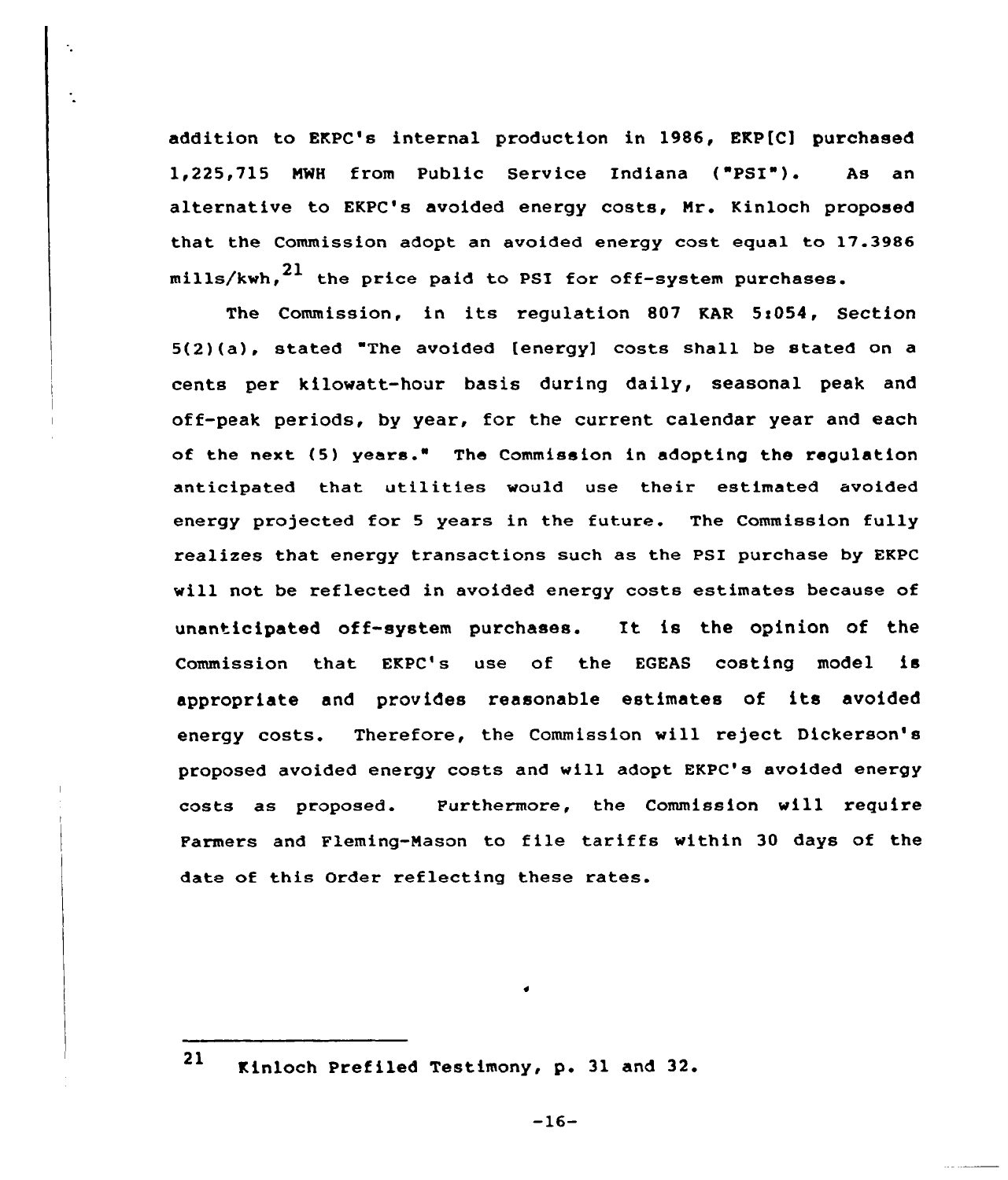### OTHER ISSUES

## Insurance

EKPC and Farmers have proposed that Dickerson show proof of liability insurance prior to signing <sup>a</sup> purchase contract. Dickerson contends that EKPC's liability insurance requirement is inconsistent with PURPA because ". . . insurance has become the favorite method around the country for utilities to discourage QF development<sup>22</sup> and at the very least make QF development less economically attractive. In the alternative, Dickerson proposed that the contxact with EKPC, Farmers, and Dickerson contain a clause whereby "neither the QF or the utility can hold the other party liable for any actions of the other party." $23$  In response to Dickerson's contract proposal, EKPC and Farmers expressed concern with third party liability suits.

The Commission in Case No. <sup>8566</sup> stated '. . . since none of the utilities has much experience with OFs, it is difficult to ascertain what is an adequate level of insurance or bonding." $^{24}$ EKPC and Farmers have proposed public liability insuxance requirement of \$1,000,000 bodily injury and \$500,000 property damage. The Commission is of the opinion that EKPC and Farmers'

- $23$  Ibid., p. 46.
- <sup>24</sup> Final Order, Case No. 8566, p. 35.

 $-17-$ 

 $22<sub>2</sub>$ Ibid., p. 45.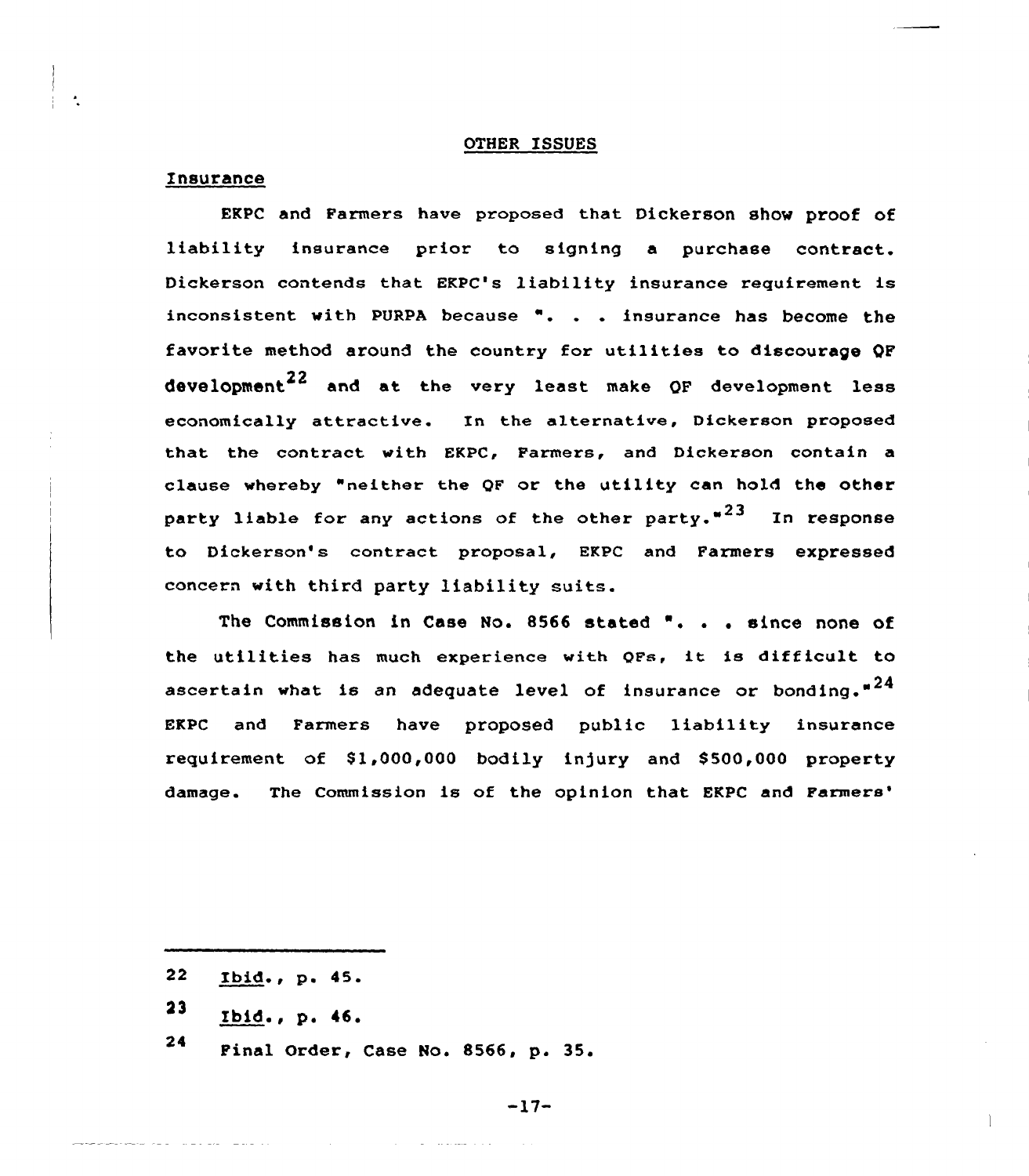liability insurance requirements are not excessive and are needed to protect Farmers and their ratepayers from potential third party suits. However, the Commission vill accept the Dickerson contract clause whereby Farmers and Dickerson vill not hold the other party liable for acts committed by that party. The Commission vill continue to review utility liability insurance requirements for QFs to insure that it is not used as an impediment to the development of QF technology.

## Carrying Charge Rate

 $\ddot{\phantom{0}}$ 

EKPC and Diekerson proposed fixed carrying charge rates in this proceeding. Both parties agreed with all components included in the calculation of the fixed charge with the exception of Mr. Larkin's application of TIER. Nr. Larkin multiplied EKPC'a TIER of 1.15 times EKPC's stated interest and depreciation component to arrive at 11.8643 percent for that component. Dickerson contends that it was included ". . . because it is <sup>a</sup> cost that the QF could avoid<sup>"25</sup> and, thus, was appropriate. EKPC, however, argues that it is improper to include TIER because  $\overline{\phantom{a}}$ ... it is not a cash cost to East Kentucky Power and should not be included in our methodology."<sup>26</sup>

In determining the proper carrying charge rate it is the Commission's opinion that the rate should include only components

 $26$  T.E., Vol. I, p. 243.

-18-

 $\mathcal{G}$ 

 $25$ Dickerson Brief, p. 46.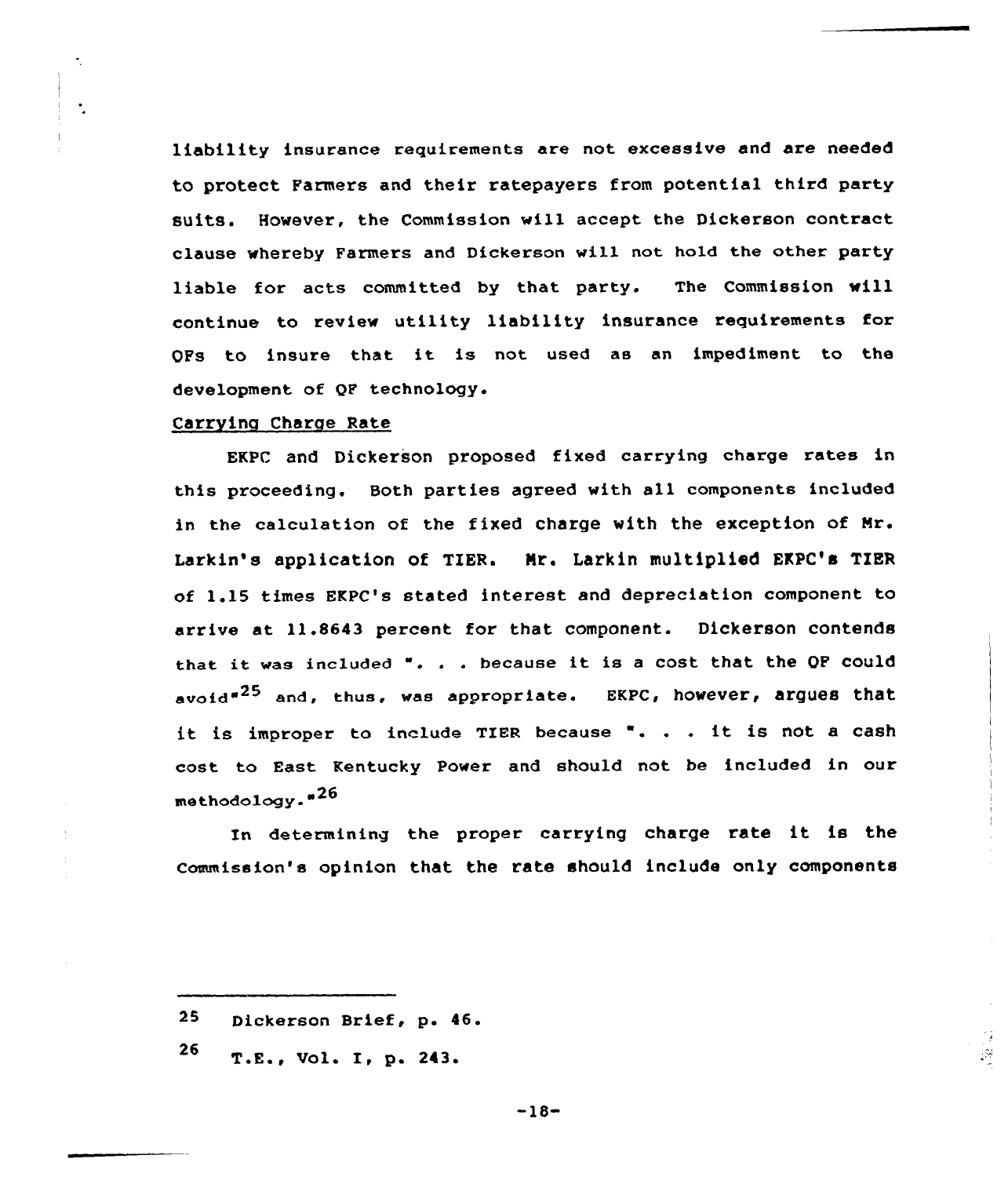of costs that can be avoided by EKPC. Since EKPC vill avoid the cost associated with the financing of the power plant it will also avoid the costs associated vith the TIER. Therefore, the Commission accept the carrying charge rate proposed by Dickerson. The Commission will require EKPC to refile its carrying charge rate to reflect the rate adopted above. This carrying charge vill be used in determining EXPC's avoided capacity purchase rate.

# Interconnection Requirements

Opposition was expressed by Dickerson to Farmers' interconnection requirements. During the hearing, Parmers indicated that there have been changes in the interconnection requirements since the last negotiations vith Dickerson. Because of the intexconnection requirement charges, Dickerson requested an informal technical conference with Farmers and the Commission Staff participating to determine OF interconnection requirements and costs. Farmers expressed concern vith the costs of ". . . working on a project that would not ordinarily be worked on by in-house engineers,<sup>"27</sup> but did not object to an informal conference

The Commission will defer its decision on interconnection requirements pending agreement on those aspects of a contract between EKPC, Farmers, and Dickerson. The Commission does agree that if negotiations should reach the stage vhere <sup>a</sup> decision on interconnection requirements is necessary, then it vill use its

<sup>27</sup> T.E., October 7, 1987, Vol. II, p. 51.

 $-19-$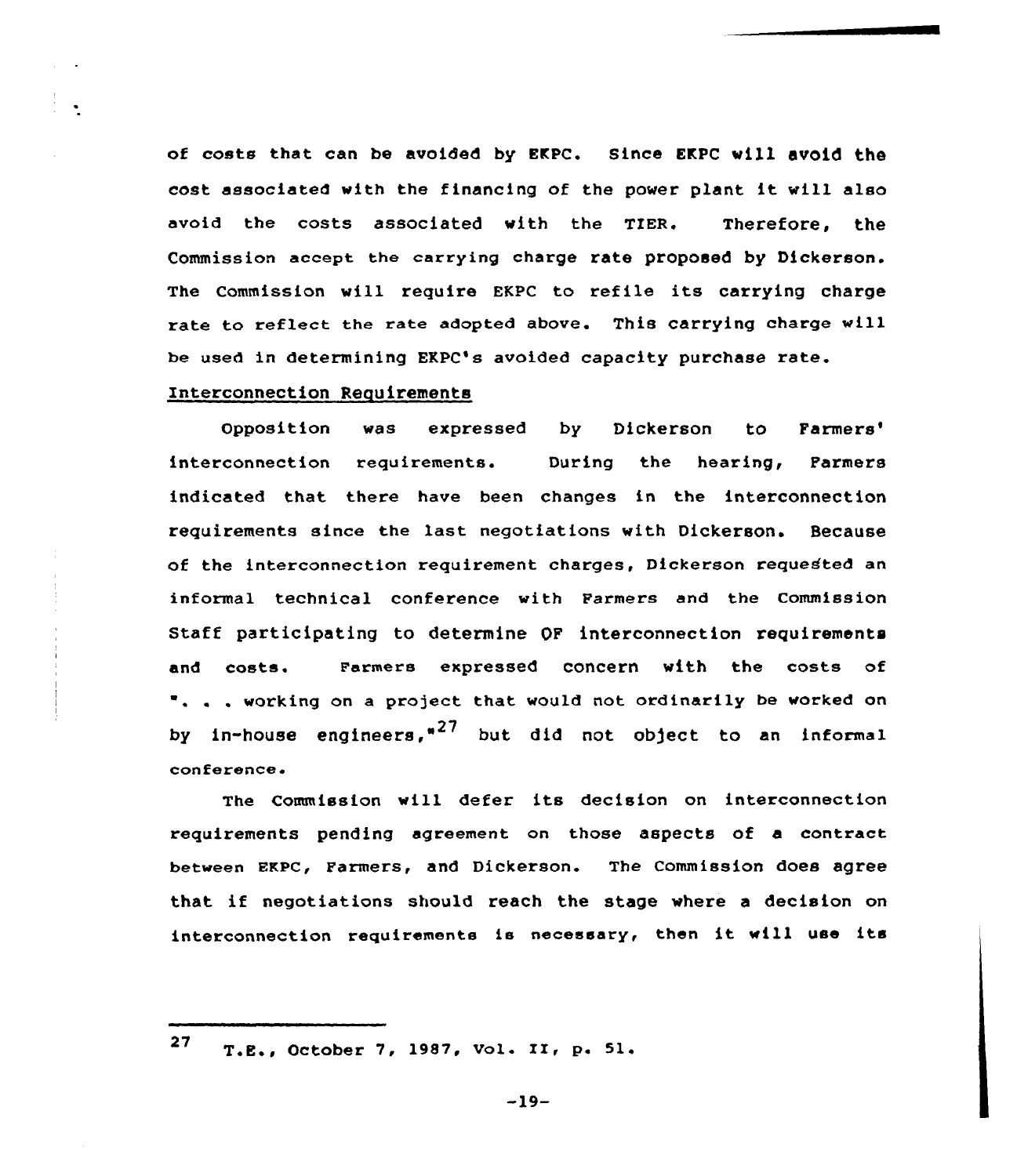offices to schedule an informal conference between EKPC< Farmers, Dickerson, and Commission staff. The Commission will, if necessary, determine the costs of interconnection at some future date.

 $\bullet$ 

 $\ddot{\cdot}$ 

#### SUNNARY

The Commission, after consideration of the evidence of record and being advised, is of the opinion and finds that:

l. The avoided capacity cost methodology proposed by Dickerson be and is hereby rejected.

2, The avoided capacity cost methodology proposed by EKPC be and is hereby adopted.

3. The avoided capacity purchase rate proposed by EKPC be and is hereby rejected.

4. The carrying charge proposed by EKPC be and is hereby rejected.

5. The carrying charge proposed by Dickerson be and is hereby adopted and should be refiled within 30 days of the date of this Order and used in the calculation of EKPC's capacity purchase rate.

6. EKPC, Parmers, and Fleming-Mason should recalculate its capacity purchase rate in accordance with the above discussion and refile within 30 days of the date of this Order.

7. The avoided energy costs of purchase rate 1.7 cents per kwh proposed by Dickerson be and is hereby rejected.

8. The avoided energy cost purchase rate of 1.197 cents per kwh by EKPC be and is hereby adopted.

 $-20-$